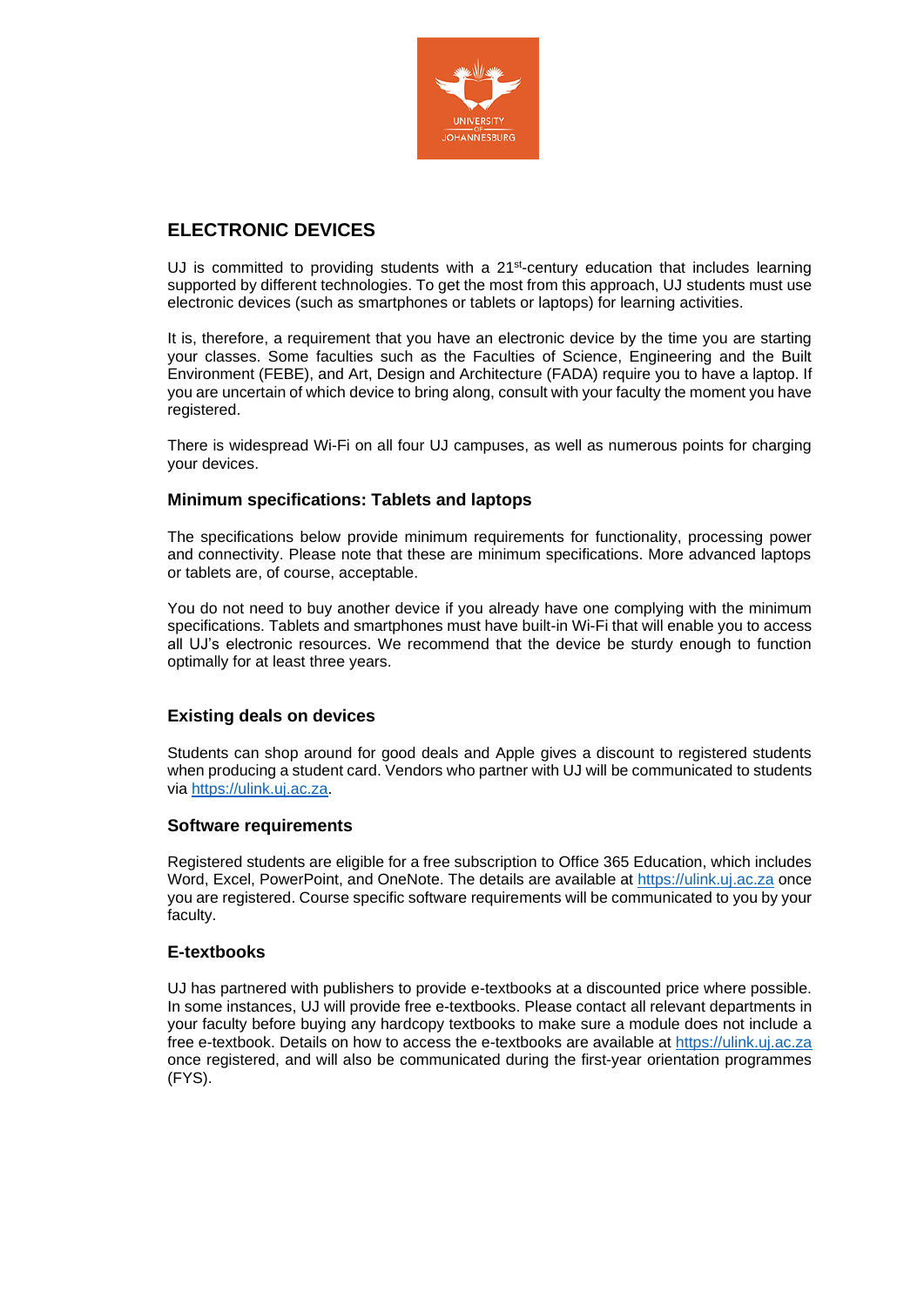## **Minimum specifications: Tablets**

| Apple:                     |                                            |
|----------------------------|--------------------------------------------|
| iPad                       |                                            |
| <b>Display size:</b>       | 9.7 inches                                 |
| <b>Storage capacity:</b>   | 16GB (or more)                             |
| Wi-Fi:                     | 802.11 b/g/n                               |
| <b>Resolution:</b>         | 2048 X 1536                                |
| Version:                   | iOS 11 or later                            |
| <b>3G Capability</b>       | Required                                   |
| Android:                   |                                            |
| <b>Operating system:</b>   | Android 8.0 (Oreo) or 9.0 (Pie)            |
| Display:                   | 10 inches or larger                        |
| Storage:                   | 32GB or more                               |
| RAM:                       | 1.5GB or larger                            |
| Wi-Fi:                     | 802.11 b/g/n                               |
| USB:                       | <b>USB 2.0</b>                             |
| <b>Minimum resolution:</b> | 2048 x 1536                                |
| Slot type:                 | Slot Type: micro SD for extra storage      |
| Ports:                     | 1 x Micro USB, 3.5 mm Headphone, Mini HDMI |
| 3G Capability:             | Required                                   |

#### **Windows:**

| <b>Operating system:</b>   | Windows 10 or later            |
|----------------------------|--------------------------------|
| Display:                   | 10 inches or larger            |
| <b>Minimum resolution:</b> | 1280 x 800                     |
| Storage:                   | 64GB or more recommended       |
| RAM:                       | 2GB or larger, 4GB recommended |
| Wi-Fi:                     | 802.11 b/g/n                   |
| 3G Capability:             | Required                       |

*Note that the Faculty of Engineering and the Built Environment (FEBE), the Faculty of Science (SCIENCE), and some departments in the Faculty of Art, Design and Architecture (FADA) recommend a Microsoft laptop.*

## **Minimum specifications: Microsoft laptops (FEBE, SCIENCE, FADA\*)**

| Device type and processor: | Intel Core i5 or better recommended |
|----------------------------|-------------------------------------|
| <b>Operating system:</b>   | Windows 10 or later                 |
| Display:                   | 13 Inches or larger                 |
| <b>Minimum resolution:</b> | 1280 x 800                          |
| Storage:                   | 250GB or more recommended           |
| RAM:                       | 4GB or larger                       |
| Wi-Fi:                     | 802.11 b/g/n                        |
| 3G Capability:             | Required                            |

### **Specifications: Apple MacBook (FADA\*)**

*Consult with the academic department in the faculty by telephone or email before purchasing the device. Refer to [www.uj.ac.za/fada](http://www.uj.ac.za/fada) for academic department contact details.*

| Display:                 | 113 inches or larger            |
|--------------------------|---------------------------------|
| <b>Processor:</b>        | 2.7 GHZ Dual Core Intel Core i5 |
| <b>Operating system:</b> | MacOS Sierra                    |